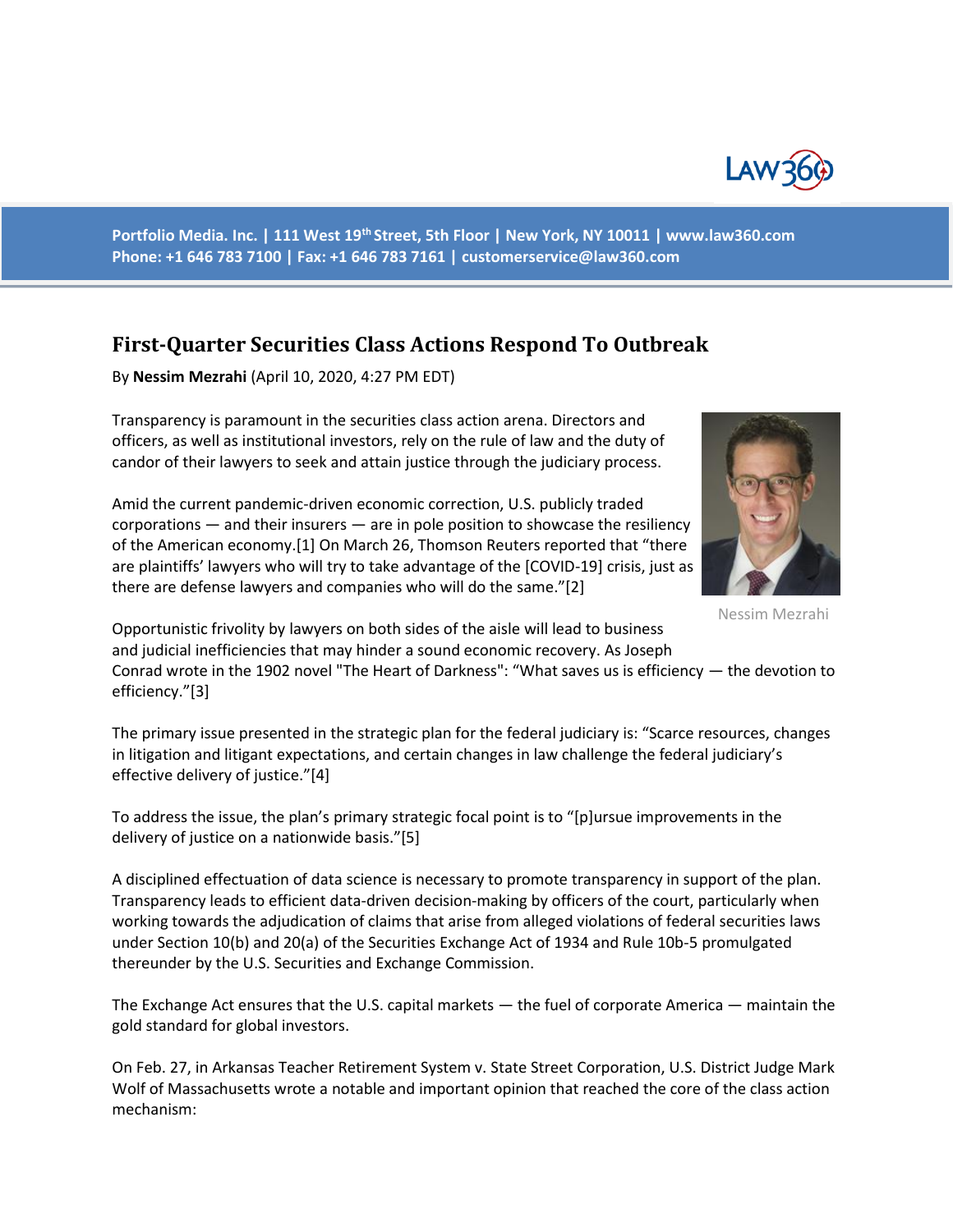Judges trust lawyers. … Every lawyer is an officer of the court [and] has a duty of candor to the tribunal. … If judges are appropriately skeptical and do the work necessary to discharge their duties as fiduciaries for a class, its members will be protected and the integrity of the administration of justice will be promoted. This effort may sometimes be arduous. It will always be important.[6]

The promotion of transparency, through greater dependence on data science, strengthens the integrity of the settlement process in securities class action litigation. The court's reliance on empirical analysis is the basic tenet that provides independent support for the judicial approval of billions of dollars in settlement distributions that stem from the adjudication of claims that allege violations of the Exchange Act.

Data science is essential for a verifiably transparent and efficient delivery of justice in securities class action settlement proceedings. As per In re: Signet Jewelers Limited Securities Litigation:

[J]udicial approval of a class action settlement is a two-step process. First, the Court performs a preliminary review of the terms of the proposed settlement to determine whether to send notice of the proposed settlement to the class. Second, after notice has been provided and a hearing has been held, the Court determines whether to actually approve the settlement. … This standard for preliminary approval of class action settlements was established by amendments to rule 23(e) that became effective on December 1, 2018.[7]

Since March 11, when the novel coronavirus was officially characterized as a pandemic by the World Health Organization, the U.S. securities class action litigation exposure to alleged violations of Rule 10b-5 directly related to COVID-19 has amounted to \$2.7 billion.[8]

Data and analysis indicate that investors have not sued publicly traded corporations indiscriminately on COVID-19 related issues, even as the pandemic took hold of the equity markets on March 9, when an automated circuit breaker halted trading in the New York Stock Exchange for the first time since 1997.[9]

The securities class actions that have been filed in the first quarter of 2020 directly related to COVID-19 amount to 4.32% of \$63.5 billion of the total U.S. securities class action Rule 10b-5 exposure.[10]

According to reporting by Thomson Reuters, plaintiffs lawyers that the reporter spoke to "said they have no intention of filing reflexive class actions alleging the companies slammed by the pandemic failed to provide adequate risk warnings to shareholders."[11] This remains to be seen throughout the remainder of 2020 as the legal disclosure ramifications from the COVID-19 pandemic continue to shape the global securities class action landscape.

Notably, the increase in frequency of Exchange Act securities class actions since 2018 has coincided with the end of the longest running bull market in U.S. history.[12][13]

As a result, more fervent shareholder recovery efforts can be expected as the fiduciary duties of institutional investment managers are tested and global investors in the U.S. capital markets seek nontraditional equity investment returns. After all, "[t]he empirical evidence on the [Private Securities Litigation Reform Act's] lead plaintiff provision suggests that courts should continue their preference for institutional over individual plaintiffs in securities class actions," says St. John's University Law School law professor Michael Perino.[14]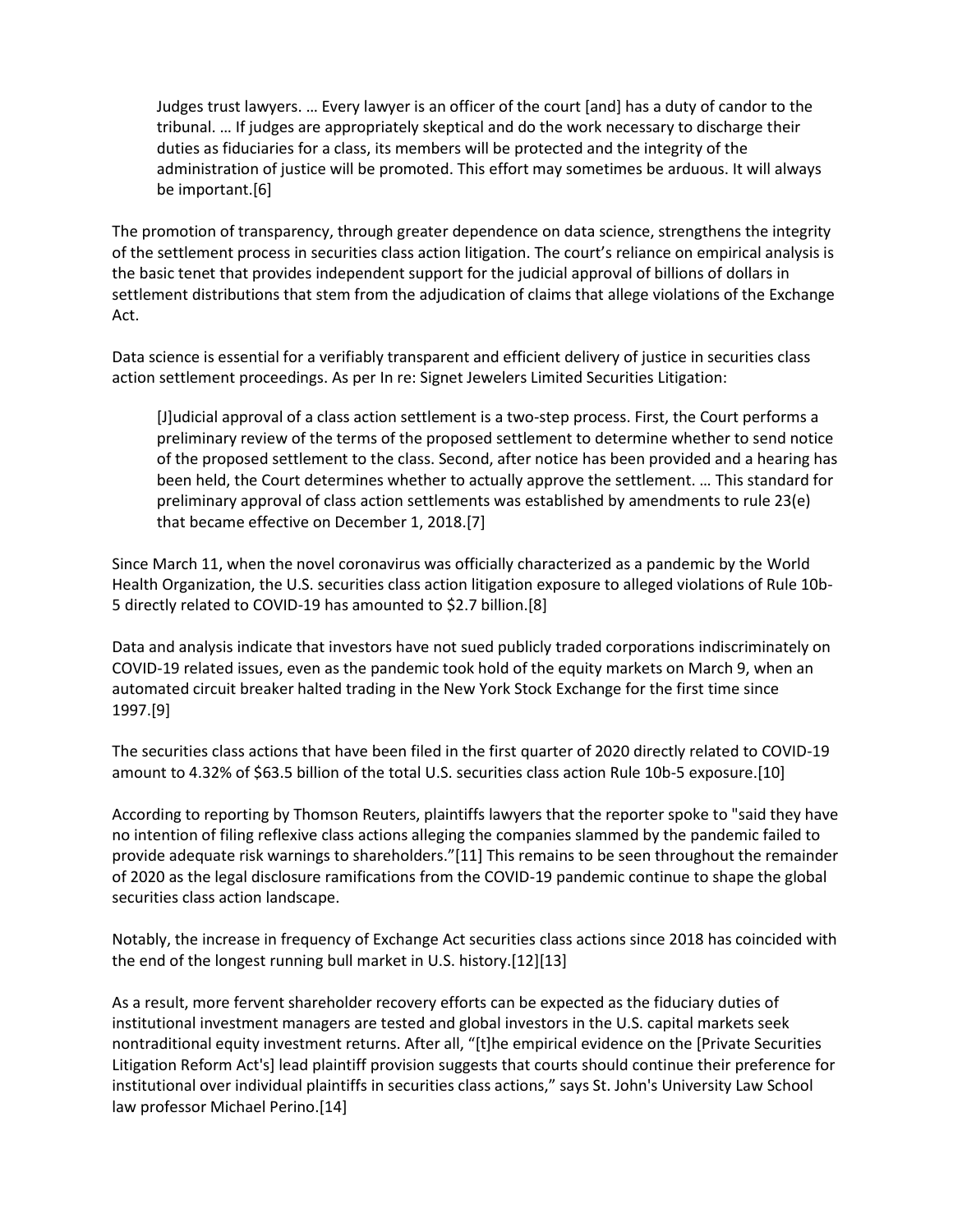According to Institutional Shareholder Services Inc., \$5.84 billion in 2018 and \$3.17 billion in 2019 was made available for distribution to investors that bought and sold shares in the U.S. capital markets.[15] ISS expects that figure to increase in 2020.[16]

According to Jessica Erickson of the University of Richmond School of Law:

To accurately distribute settlement funds in a securities class action, claims administrators need certain information about the damages suffered by individual class members. Damages in a securities class action are based on, among other things, the difference between the price that an investor paid for the corporation's stock and the value of this stock had the corporation not lied to the market.[17]

The class action settlement recovery process is an essential component of the greater class action mechanism. Settlement recovery provides fair and appropriate monetary recompense to investors from alleged fraud on the market by directors and officers of U.S.-listed corporations.

Settlement recovery services have become increasingly dependent on data science to ensure equitable redress for global investors in the U.S. capital markets. According to Epiq's Stevie Thurin: "A plan of allocation [POA] is a stated methodology by which a class action recovery is allocated among eligible claimants; literally, it is a plan for allocating the settlement fund."[18]

Data science is also used and relied upon to attain material limitations to aggregate damages demands made by securities class action plaintiff lawyers that do not evaluate price impact prior to filing a class action complaint.

Effective data science serves to efficiently implement the tools the U.S. Supreme Court afforded U.S. public corporations in Hallibuton II, such as price impact. Stock price reaction on an alleged misrepresentation is referred to as direct or front-end price impact, and stock price reaction to a corrective disclosure is referred to as indirect or back-end price impact.[19]

Claimed aggregate damages can be limited by disqualifying alleged corrective disclosures that are allegedly related with stock price declines that do not exhibit price impact. Disqualification will compromise an alleged corrective disclosure from comprising a certified class and restrict the attribution of damages to the related stock price decline.

In other words, if the corrective disclosure's related drop in stock price does not exhibit a statistically significant stock price return after controlling for general and industry-specific factors, the court should be reluctant to approve the related stock price decline as a source of potential damages in a certified class.

Event studies were conducted on each of the 65 Exchange Act claims filed in the first quarter. These event studies were performed by first conducting multivariate regressions to measure statistical relationships between the defendant company stock price returns and market and industry indices for control periods of either one year or 100 trading days prior to either the alleged class periods or the first alleged corrective disclosures, depending on data availability.

The results of these regressions were used to calculate t-statistics and perform t-tests on the residual one-day stock price returns corresponding to alleged corrective disclosures. According to the results of the t-tests, residual returns with p-values greater than 5% have been classified as having no back-end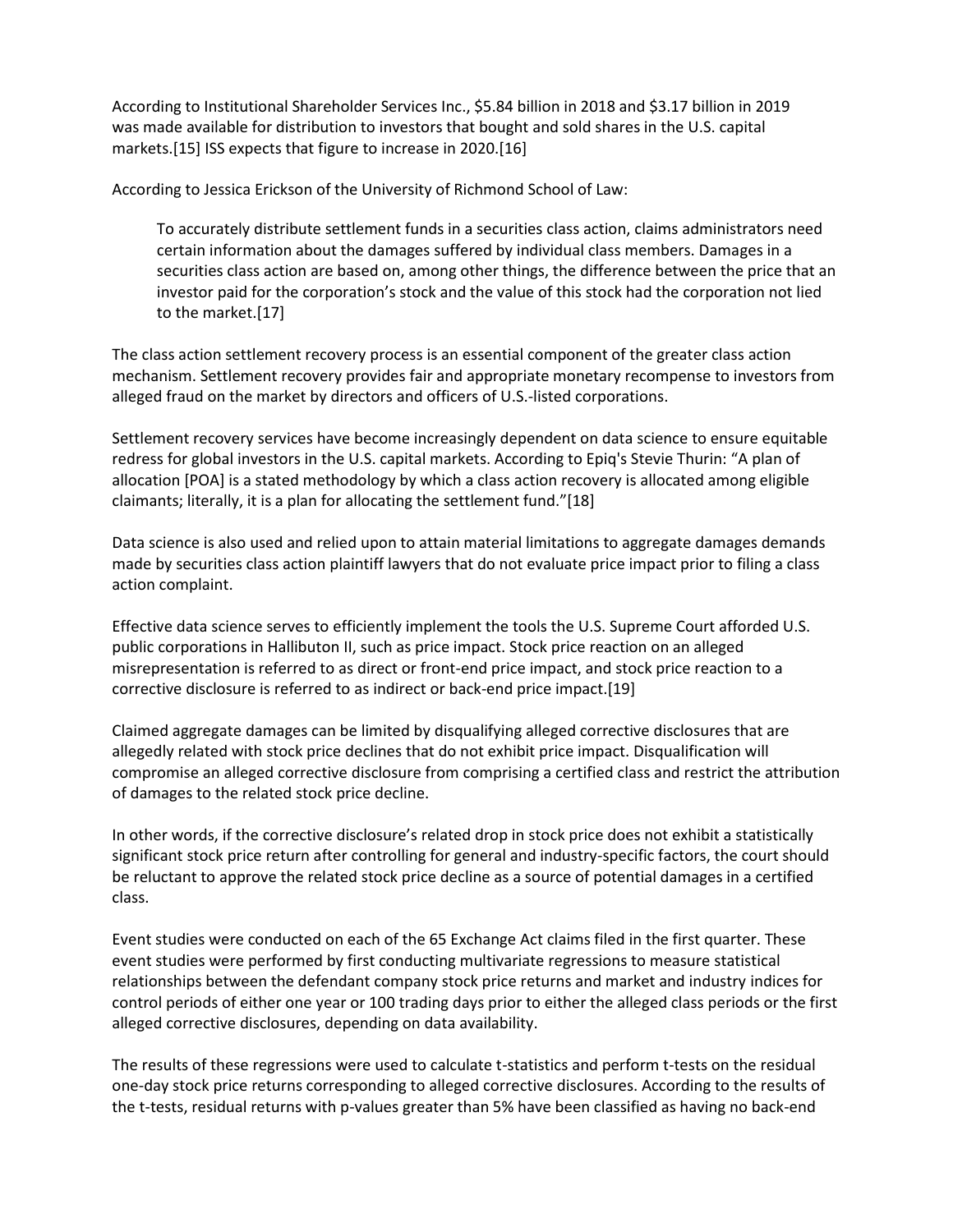price impact; residual returns with p-values of less than 5% have been classified as having back-end price impact.

After excluding all alleged stock price declines that do not exhibit back-end price impact, the market capitalization losses of the surviving stock price declines are accumulated to estimate the aggregate U.S. securities class action Rule 10b-5 exposure of companies that trade on U.S. exchanges.[20]

The application of event study analysis indicates that 72 claimed stock price declines alleged in 41 Exchange Act claims filed in the first quarter of 2020 do not exhibit back-end price impact.[21]

According to David Tabak and Frederick Dunbar at National Economic Research Associates Inc.:

Event studies are also used to measure the size of a stock price movement as the basis for a damage calculation. For example, in cases of securities fraud, it is common to measure changes in the alleged inflation in a stock price by the movement in that stock price in the wake of a corrective disclosure, after controlling for market, industry, and other company-specific influences. This is because inflation is removed from the stock price with the disclosure, and an event study measures the change in inflation in the stock at the time of the disclosure. Often, it is then assumed that this is the best estimate of the inflation per share if defendant had a duty to disclose the same information that was revealed in the corrective disclosure. As a result, an event study is a common method that serves as the basis for quantifying damages in security fraud cases. ...

The most important reason to consider the use of an event study is that it is likely to provide a highly objective methodology for calculating the magnitude of damages and the materiality of the event that may have caused damages.[22]

Event study results indicate that \$6.8 billion out of \$70.3 billion of claimed market capitalization losses are not a verifiable source of potential classwide damages in the corresponding filed claims made in the first quarter.[23] Eleven Exchange Act claims filed in the first quarter contain at least one alleged stock price decline that does not exceed a t-statistic of -1.96 to support sufficient back-end price impact to warrant inclusion in a certified class.[24]

For example, in the case Linenweber v. Southwest Airlines Co., none of the alleged stock price drops related with the four alleged corrective disclosures exhibit indirect price impact at the 95% confidence standard.[25]

[A] defendant can rebut the Basic presumption with evidence that the alleged misrepresentation was not associated with "negative price stock-returns," i.e., there was not statistically negative, "back-end" impact on stock following a corrective disclosure. Virtus Inv. Partners, 2017 WL 20162985, at \*4. A corrective disclosure occurs when the truth about an earlier allegedly fraudulent statement or omission is revealed to the market. ...

However, for class certification purposes, when Plaintiffs are able to show an alleged misrepresentation had statistically significant front-end price impact, Defendants are not entitled to rely on these additional back-end arguments to rebut the Basic presumption.[26]

Stock price impact evaluation, through the application of event study analysis, also serves to attain more accurate measures of exposure — and aggregate damages — on Exchange Act claims made against non-U.S. issuers.[27] Non-U.S. issuers use American depositary receipts, or ADRs, to access capital in the U.S.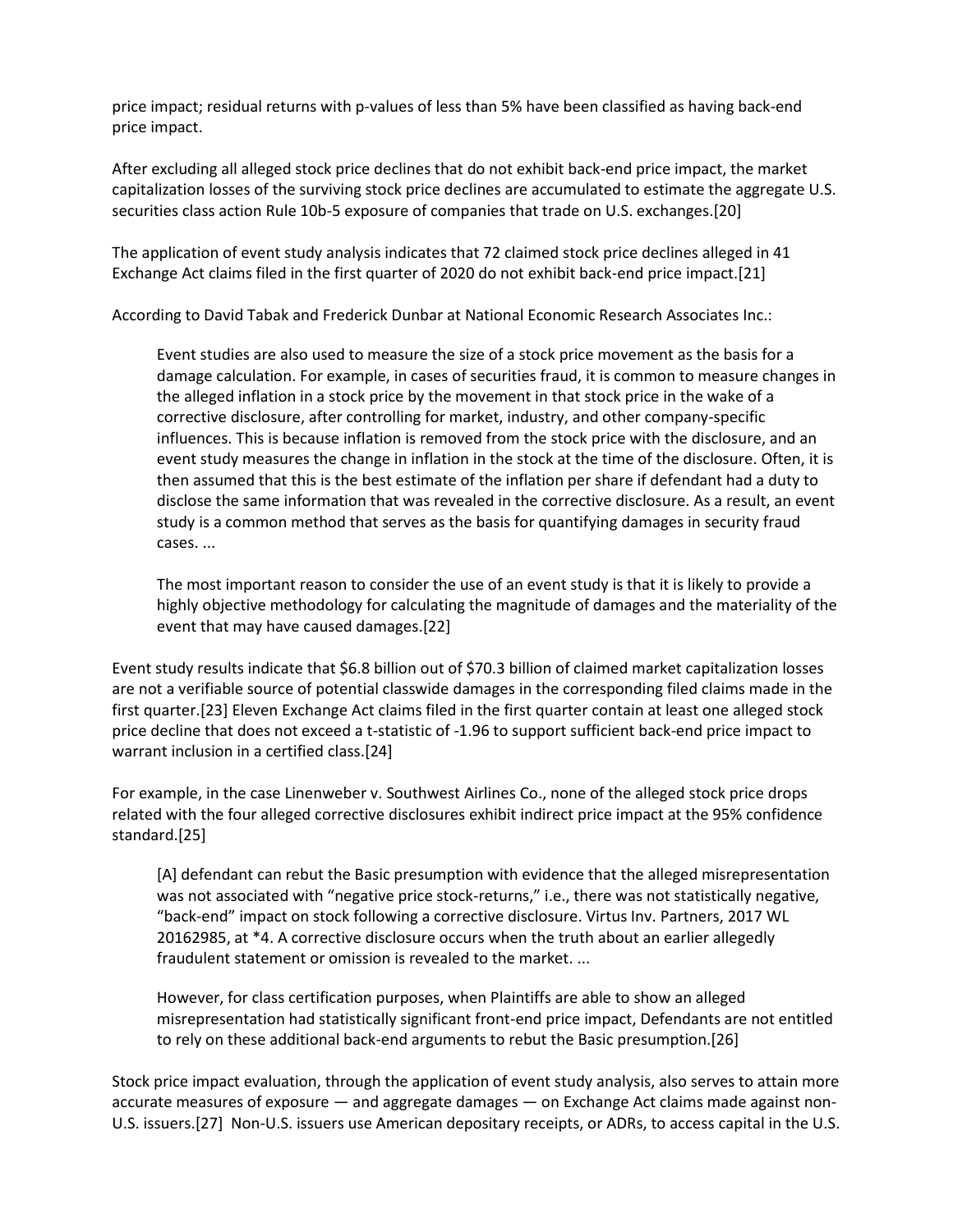public markets through the New York Stock Exchange, NASDAQ or over-the-counter markets. On Jan. 28, in Automotive Industries Pension Trust Fund v. Toshiba Corp., U.S. District Judge Dean Pregerson denied the defendant's motion to dismiss the second amended complaint in a California federal court.[28] Based on this ruling, "[e]ven companies with unsponsored Level I ADRs trading in the U.S. can be subject to liabilities under the U.S. securities laws if the claimants are able to establish that the ADR transactions are sufficiently domestic," according to the D&O Diary's Kevin LaCroix.[29]

In the first quarter, six non-U.S. issuers were sued for alleged violations of the Exchange Act, amounting to \$11.7 billion in ADR U.S. securities class action Rule 10b-5 exposure.[30] A total of 14 alleged corrective disclosures were claimed by investors in ADRs of non-U.S. issuers. \$824 million of claimed shareholder losses in ADRs in the first quarter do not surpass thresholds of indirect price impact.[31]

In the first quarter, global securities class action Rule 10b-5 exposure amounts to \$75.2 billion.[32] \$63.5 billion are related to U.S. issuers of common stock in U.S. exchanges (U.S. securities class action Rule 10b-5 exposure) and \$11.7 billion to non-U.S. issuers (ADR U.S. securities class action Rule 10b-5 exposure).[33]

*Nessim Mezrahi is co-founder and CEO of SAR LLC, a securities class action data analytics software company.*

## *Law360 is owned by LexisNexis Legal & Professional, a RELX Group company, which is a competitor of Thomson-Reuters Corp.*

*The opinions expressed are those of the author(s) and do not necessarily reflect the views of the organization, or Portfolio Media Inc., or any of its or their respective affiliates. This article is for general information purposes and is not intended to be and should not be taken as legal advice.*

[1] On March 11, 2020, the World Health Organization stated that "COVID-19 can be characterized as a pandemic." See, "WHO Director-General's opening remarks at the media briefing on COVID-19 – 11 March 2020," World Health Organization, March 11,

2020. https://www.who.int/dg/speeches/detail/who-director-general-s-opening-remarks-at-the-mediabriefing-on-covid-19---11-march-2020.

[2] "'Corporations don't get a free pass because of COVID-19'-Robbins Geller's Randy Baron," Alison Frankel's On The Case, Thomson Reuters, March 26, 2020. https://www.reuters.com/article/us-otccovid19/corporations-dont-get-a-free-pass-because-of-covid-19-robbins-gellers-randy-baronidUSKBN21D3JC.

[3] Joseph Conrad, The Heart of Darkness (New York, US: Oxford University Press, 1990 – Reissued as Oxford World's Classics Paperback 1998), Pg. 140.

[4] U.S. Strategic Plan for the Federal Judiciary, September 2015, Judicial Conference of the United States, Issue 1: Providing Justice. https://www.uscourts.gov/statistics-reports/strategic-plan-federaljudiciary.

[5] Id.

[6] Arkansas Teacher Retirement System v. State Street Corporation et al., Case No. 1:11-cv-12049-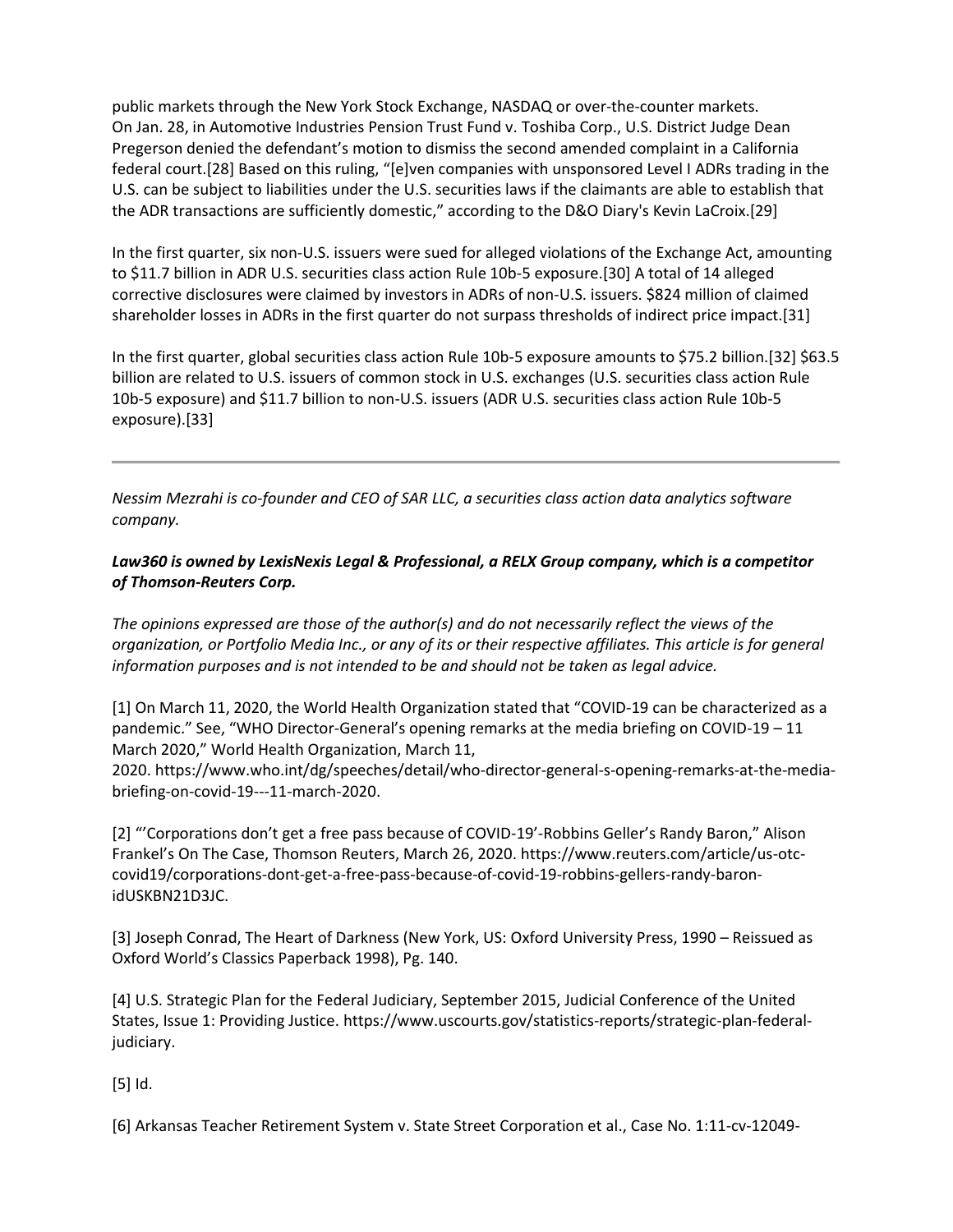MLW, Opinion and Order, Feb. 27, 2020.

[7] In re Signet Jewelers Limited Securities Litigation, Case No. 1:16-cv-06728-CM-SDS, Memorandum of Law in Support of Lead Plaintiff's Unopposed Motion for Preliminary Approval of Settlement and Authorization to Disseminate Notice of Settlement, March 26, 2020.

[8] Securities class action exposure in McDermid v. Inovio Pharmaceuticals, Inc. et al, Case No. 2:20-cv-01402, amounts to \$431.8 million. Securities class action exposure exposure in Douglas v. Norwegian Cruise Lines et al, Case No. 1:20-cv-21107, amounts to \$2.3 billion. A second Exchange Act claim was filed against Norwegian Cruise Lines on March 31, 2020, in Abraham Atachbarian v. Norwegian Cruise Lines et al, Case no.: 1:20-cv-21386. U.S. securities class action Rule 10b-5 exposure related to COVID-19 does not account for Defendants that have been sued multiple times for seemingly related alleged violations of the Exchange Act.

[9] "Circuit Breaker Halts Stock Trading for First Time Since 1997," The Wall Street Journal, March 9, 2020.

[10] "SAR Securities Class Action (SCA) Rule 10b-5 Exposure Report – 1Q 2020," April 10, 2020, SAR. SAR.https://bit.ly/SAR\_1Q\_2020\_Exposure\_Report.

[11] "Shareholders' class action lawyers: We're not rushing to bring COVID-19 cases," Alison Frankel, Alison Frankel's On The Case, Thomson Reuters, March 17, 2020. https://www.reuters.com/article/legal-us-otc-covid19/shareholders-class-action-lawyers-werenot-rushing-to-bring-covid-19-cases-idUSKBN21445P.

[12] "U.S. Stocks Poised to Enter Longest-Ever Bull Market," The Wall Street Journal, August 21, 2019. https://www.wsj.com/articles/u-s-stocks-poised-to-enter-longest-ever-bull-market-1534843800.

[13] "Dow Jones Industrial Average's 11-Year Bull Run Ends," The Wall Street Journal, March 11, 2020. https://www.wsj.com/articles/global-markets-calmer-after-two-hectic-days-11583899913.

[14] Michael Perino, "Have Institutional Fiduciaries Improved Securities Class actions? A Review of the Empirical Literature on the PSLRA's Lead Plaintiff Provision," St. John's School of Law Legal Studies Research Paper Series #12-0021, November

2012. https://papers.ssrn.com/sol3/papers.cfm?abstract\_id=2175217.

[15] "The Top 100 U.S. Class Action Settlement of All-Time," Institutional Shareholder Services, as of Dec. 31, 2018. https://www.issgovernance.com/library/the-top-100-u-s-settlements-of-all-time-as-ofdecember-2018/.

[16] "The Top 100 U.S. Class Action Settlement of All-Time," Institutional Shareholder Services, as of December 31, 2019. https://www.issgovernance.com/library/the-top-100-us-class-action-settlementsof-all-time-as-of-december-2019/.

[17] Jessica Erickson, "Automating Securities Class Action Settlements," Vanderbilt Law Review, Vol. 72:6:1817. Introduction to the article available here: https://corpgov.law.harvard.edu/2020/01/03/automating-securities-class-action-settlements/.

[18] "A Guide to Settlement Plans of Allocation in Securities Class Actions," November 15, 2018, Stevie